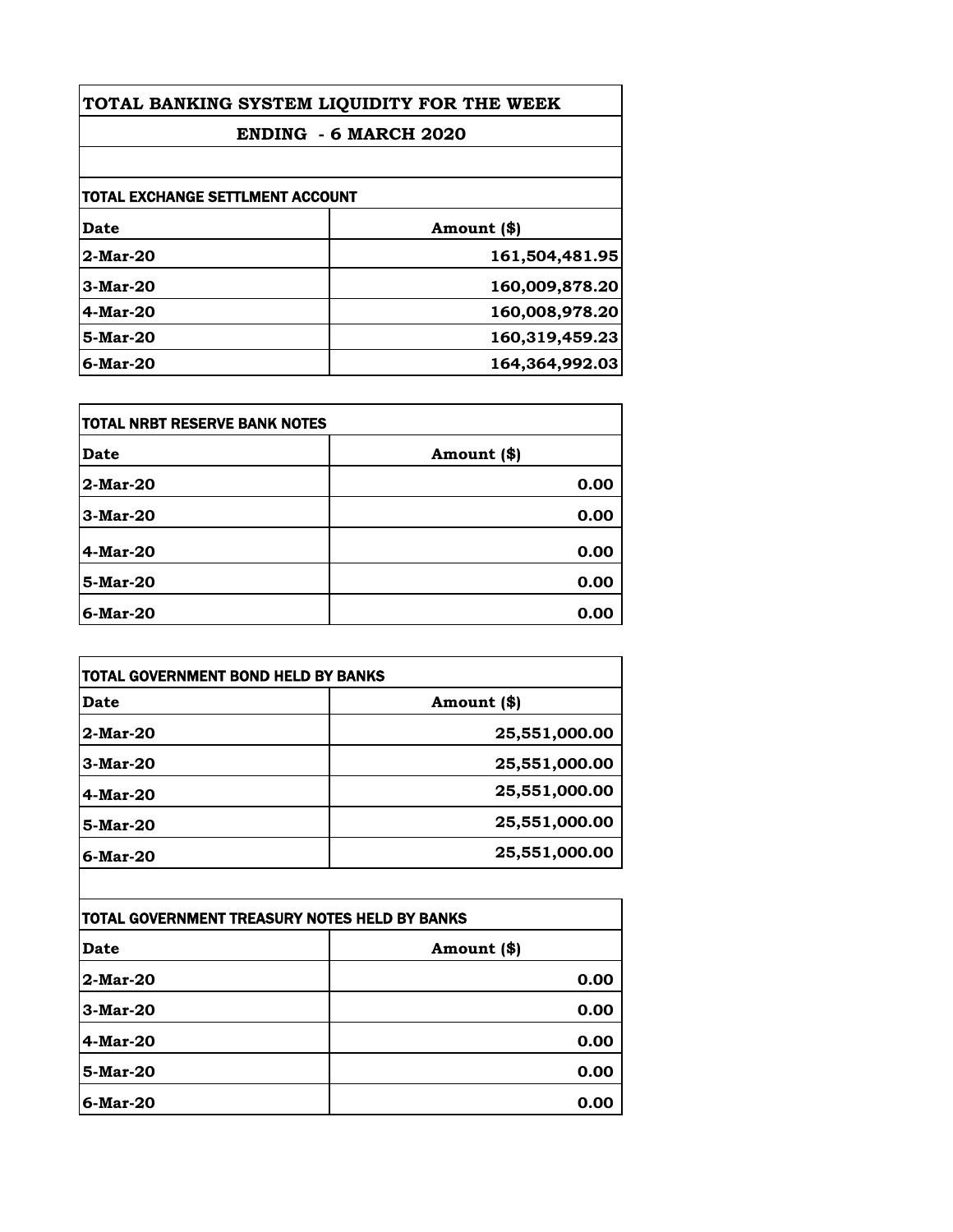| TOTAL BANKING SYSTEM LIQUIDITY FOR THE WEEK |                |  |
|---------------------------------------------|----------------|--|
| <b>ENDING - 13 MARCH 2020</b>               |                |  |
|                                             |                |  |
| <b>TOTAL EXCHANGE SETTLMENT ACCOUNT</b>     |                |  |
| Date                                        | Amount (\$)    |  |
| $9$ -Mar-20                                 | 162,364,692.03 |  |
| 10-Mar-20                                   | 162,406,412.62 |  |
| 11-Mar-20                                   | 162,394,559.22 |  |
| 12-Mar-20                                   | 169,586,457.11 |  |
| 13-Mar-20                                   | 173,596,944.61 |  |

| TOTAL NRBT RESERVE BANK NOTES |             |
|-------------------------------|-------------|
| <b>Date</b>                   | Amount (\$) |
| 9-Mar-20                      | 0.00        |
| 10-Mar-20                     | 0.00        |
| 11-Mar-20                     | 0.00        |
| 12-Mar-20                     | 0.00        |
| 13-Mar-20                     | 0.00        |

| TOTAL GOVERNMENT BOND HELD BY BANKS |               |
|-------------------------------------|---------------|
| Date                                | Amount (\$)   |
| $9$ -Mar-20                         | 25,551,000.00 |
| 10-Mar-20                           | 25,551,000.00 |
| 11-Mar-20                           | 25,551,000.00 |
| 12-Mar-20                           | 25,551,000.00 |
| 13-Mar-20                           | 25,551,000.00 |

| TOTAL GOVERNMENT TREASURY NOTES HELD BY BANKS |             |
|-----------------------------------------------|-------------|
| Date                                          | Amount (\$) |
| 9-Mar-20                                      | 0.00        |
| 10-Mar-20                                     | 0.00        |
| 11-Mar-20                                     | 0.00        |
| 12-Mar-20                                     | 0.00        |
| 13-Mar-20                                     | 0.00        |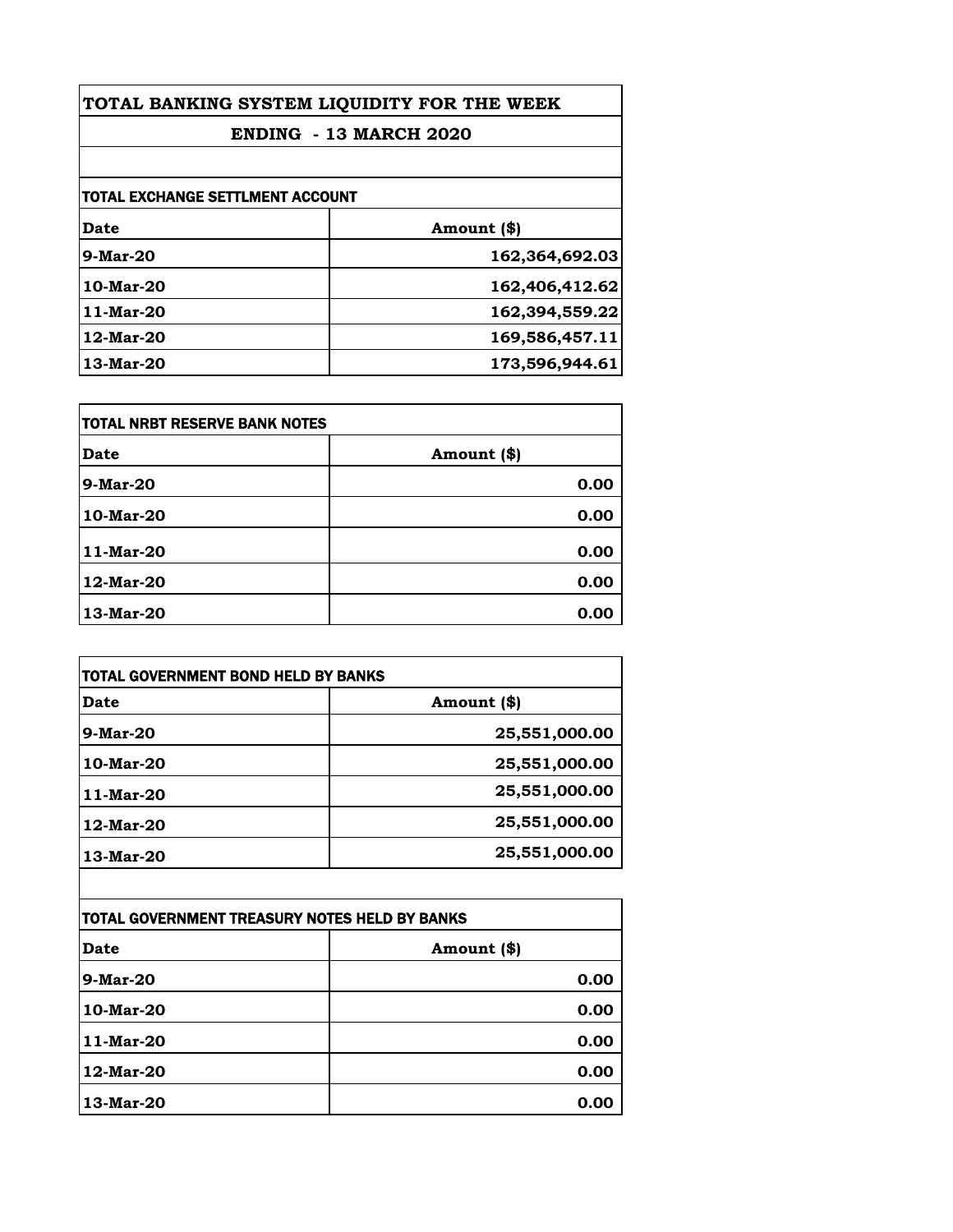| TOTAL BANKING SYSTEM LIQUIDITY FOR THE WEEK |                |
|---------------------------------------------|----------------|
| <b>ENDING - 20 MARCH 2020</b>               |                |
|                                             |                |
| TOTAL EXCHANGE SETTLMENT ACCOUNT            |                |
| Date                                        | Amount (\$)    |
| 16-Mar-20                                   | 173,592,652.45 |
| 17-Mar-20                                   | 164,095,925.38 |
| 18-Mar-20                                   | 159,673,410.92 |
| 19-Mar-20                                   | 162,607,436.22 |
| 20-Mar-20                                   | 162,514,608.64 |

| <b>TOTAL NRBT RESERVE BANK NOTES</b> |             |
|--------------------------------------|-------------|
| Date                                 | Amount (\$) |
| 16-Mar-20                            | 0.00        |
| 17-Mar-20                            | 0.00        |
| 18-Mar-20                            | 0.00        |
| 19-Mar-20                            | 0.00        |
| 20-Mar-20                            | 0.00        |

| TOTAL GOVERNMENT BOND HELD BY BANKS |               |
|-------------------------------------|---------------|
| Date                                | Amount (\$)   |
| 16-Mar-20                           | 25,551,000.00 |
| 17-Mar-20                           | 25,551,000.00 |
| 18-Mar-20                           | 25,551,000.00 |
| 19-Mar-20                           | 25,551,000.00 |
| 20-Mar-20                           | 25,551,000.00 |

| TOTAL GOVERNMENT TREASURY NOTES HELD BY BANKS |             |
|-----------------------------------------------|-------------|
| Date                                          | Amount (\$) |
| 16-Mar-20                                     | 0.00        |
| 17-Mar-20                                     | 0.00        |
| 18-Mar-20                                     | 0.00        |
| 19-Mar-20                                     | 0.00        |
| 20-Mar-20                                     | 0.00        |